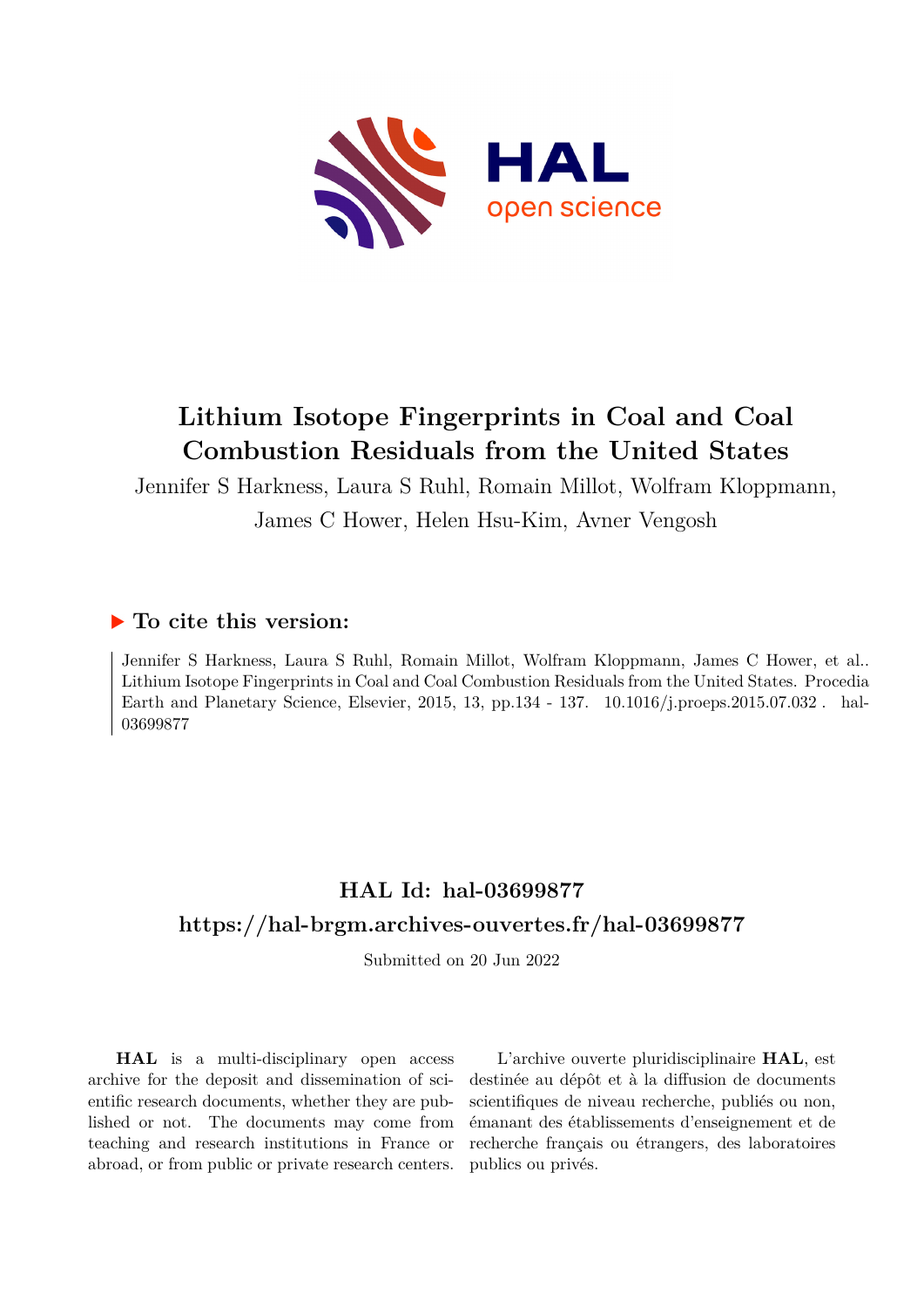

Available online at www.sciencedirect.com





Procedia Earth and Planetary Science 13 (2015) 134 - 137

### 11th Applied Isotope Geochemistry Conference, AIG-11 BRGM

## Lithium isotope fingerprints in coal and coal combustion residuals from the United States.

Jennifer S. Harkness<sup>a</sup>, Laura S. Ruhl<sup>b</sup>, Romain Millot<sup>c</sup>, Wolfram Kloppman<sup>c</sup>, James C. Hower<sup>d</sup>, Helen Hsu-Kim<sup>e</sup>, Avner Vengosh<sup>a\*</sup>

> *a Divsion of Earth and Ocean Sciences, Duke University, Durham, NC 27708 USA b Department of Earth Sciences, University of Arkansas at Little Rock, Little Rock, AR 72204 USA*

*c BRGM, French Geological Survey, Laboratory Division, Orléans cedex 2, France F-45060 d Department of Earth and Environmental Sciences, University of Kentucky, Lexington, KY 40506 USA*

*e Civil and Environmental Engineering, Duke University, Durham, NC 27708 USA*

#### **Abstract**

Coal is a major energy source worldwide and is a large fraction of the total energy production in the US. The disposal of coal combustion residuals (CCRs) into landfills and surface impoundments present an environmental challenge given the high levels of toxic metals in CCRs that are highly mobile into the aquatic phase. Here we present the lithium isotope composition of coals and CCRs originated from several U.S. basins.  $\delta^7$ Li values in CCR leachates from the Appalachian Basin, the Illinois Basin and the Powder River Basin vary from -7‰ to +12.8‰, with an average of  $\pm 1.6\pm 5.0$ ‰. CCR's from the Powder River Basin had a higher  $\delta^7$ Li of 7.6±5.4‰ compared to the Appalachian and Illinois Basins (+0.3±6.6‰ and -0.1±1.3‰, respectively). Effluents from six coal ash ponds in North Carolina show a similar range in lithium isotopes ( $\delta^7$ Li = -6.2 to +8.7‰) suggesting limited lithium isotope fractionation during storage in surface impoundment. We show that lithium isotopes, particularly when coupled with boron isotopes, could distinguish CCR contaminants from oil and gas wastewater, including conventional produced waters and hydraulic fracturing fluids.

 $\degree$  2015 Tubilished by Elsevier B.V. This is an open activity.//creativecommons.org/licenses/by-nc-nd/4.0/). Peer-review under responsibility of the scientific committee of AIG-11. Peer-review under responsibility of the scientific committee of AIG-11© 2015 Published by Elsevier B.V. This is an open access article under the CC BY-NC-ND license

*Keywords:* lithium; coal; CCRs; tracers

\* Corresponding author. Tel.: +1 919-681-8050; Fax: +1 919-684-5833 *E-mail address:* vengosh@duke.edu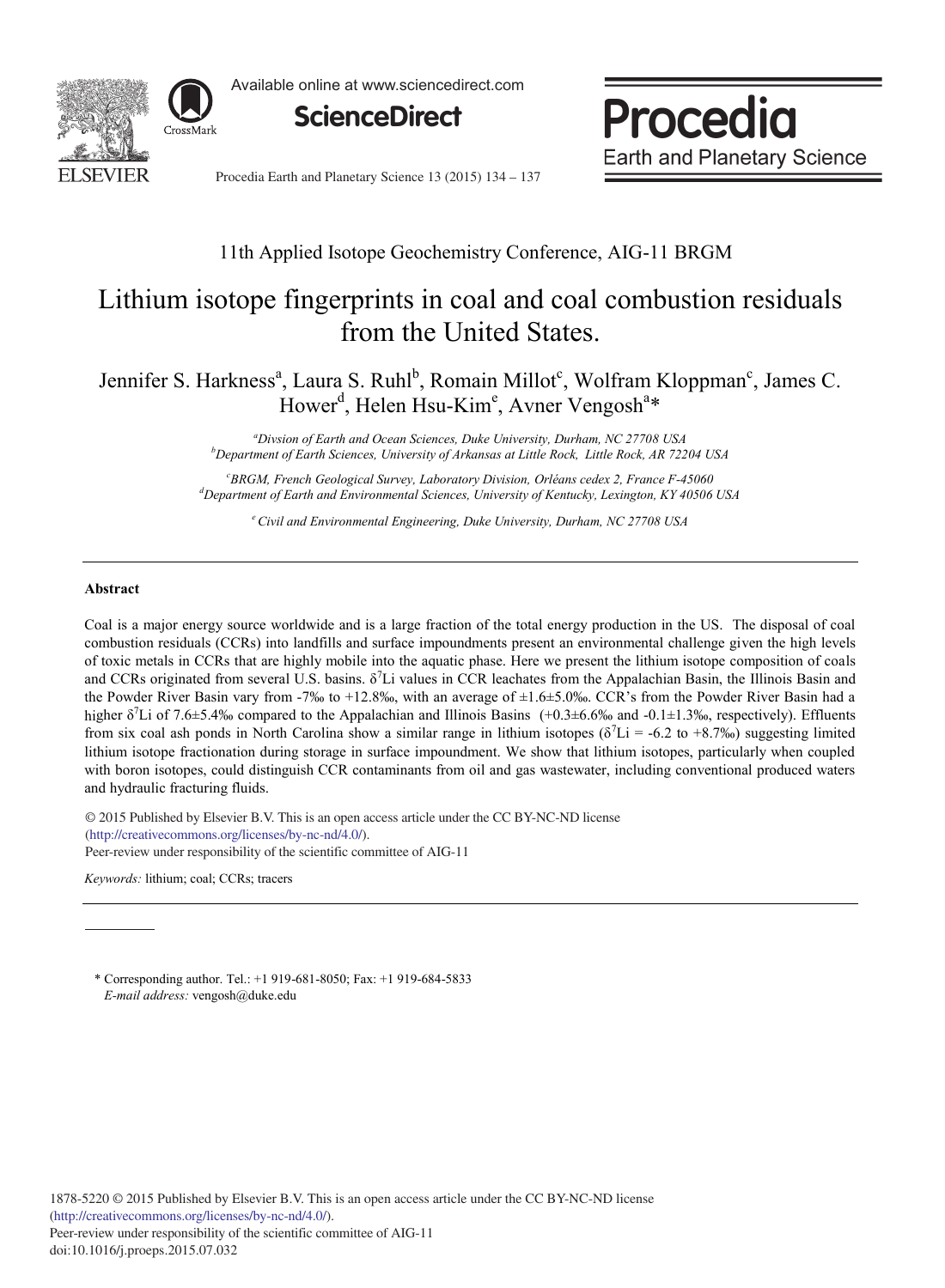#### **1. Introduction**

In spite of the rise of unconventional energy resources, coal is still a major energy source and consists about 37% of the total energy production in the US.<sup>1</sup> Both surface (i.e., mountaintop) and subsurface coal mining results in water quality degradation due to the formation of metal-rich acid mine drainage and alkaline effluents that enhance selenium mobilization, respectively.<sup>2,3</sup> The unregulated disposal of coal combustion residues also generates water contamination.<sup>4-6</sup> In some areas, such as WV, the legacy of coal mining and conventional oil and gas exploration coexist with recent unconventional shale gas drilling.

Isotopes are useful tracers of contamination in groundwater because they are sensitive to mixing of small  $(\leq 1\%)$  of contaminated fluids into freshwater. In addition, multi-isotope systems have been applied to distinguish between different source waters. In particular, boron, strontium, and sulfur isotopes have been successfully applied in attempts to delineate coal related contamination in the environment.<sup>7,8</sup> Lithium isotopes, especially when combined with boron or strontium isotopes, could be a powerful tool to delineate coal ash contamination in areas impacted by other industries, including oil and gas activity.

This study aims to characterize the lithium isotope variations of coal and coal combustion residuals (CCRs), as well as the isotope signature of effluents originated from coal ash ponds in North Carolina. In order to evaluate the efficacy of lithium isotopes as a potential tracer for CCR contamination, we combined boron and lithium isotopes to show that the lithium and boron isotope signatures of CCRs are distinct from other contamination sources such as oil and gas wastewaters and also different from the composition of most natural waters.



**Figure 1.** Map of major coal U.S. coal basins. The color of each basin corresponds to the region (Eastern, Midwestern or Western). Sources basins for the coal analysed this in this study are outlined in black.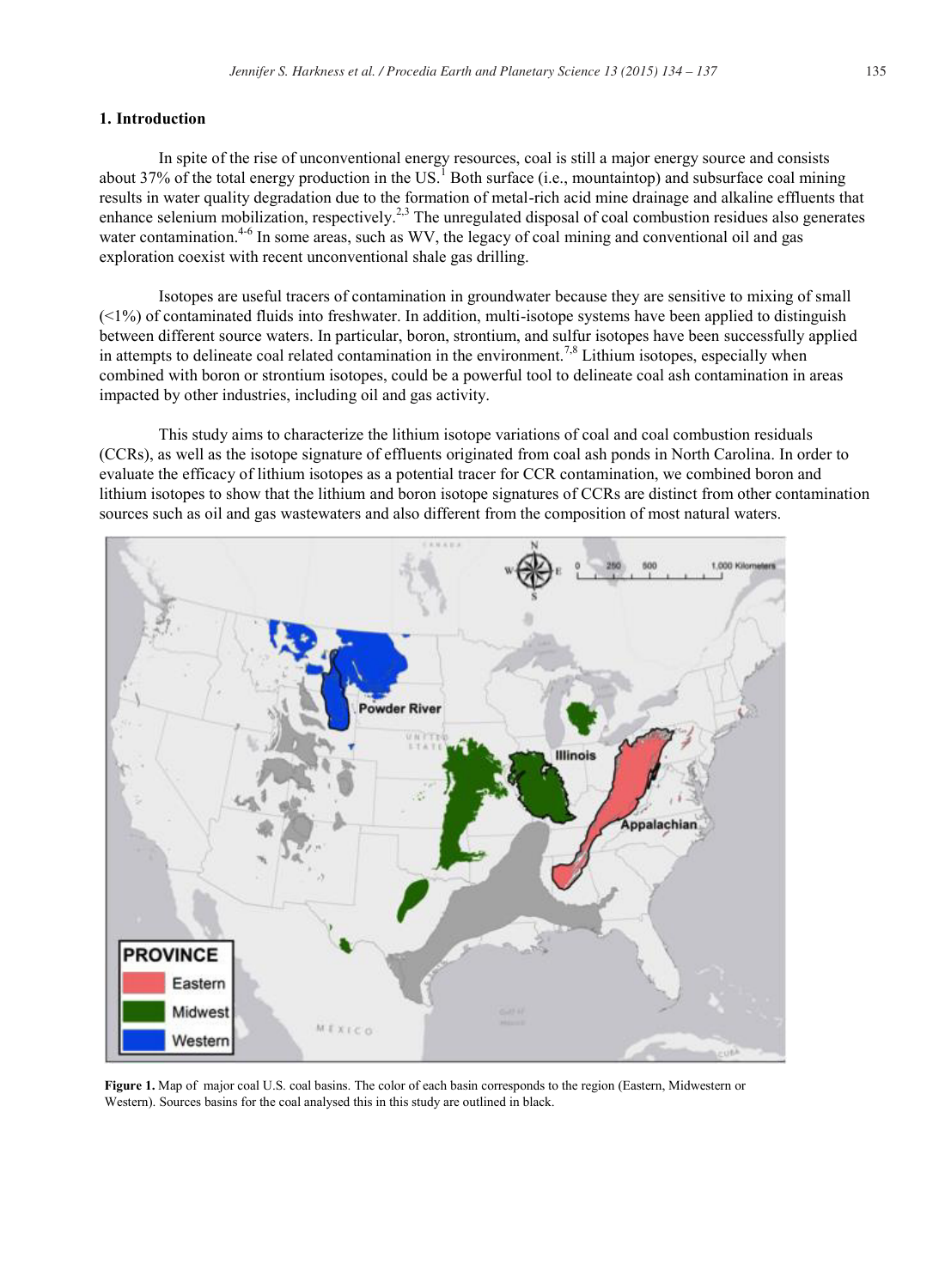#### **2. Methods**

Coal and fly ash samples were collected from coal-fired power and steam plants burning coals from the Appalachian, Illinois, and Powder River Basins in the U.S. (Figure 1). CCR samples were provided by Tennessee Valley Authority ( coal plants John Sevier, Bull Run, and Kingston), Duke University Steam Plant, and Jim Hower of the University of Kentucky. Effluents samples from outfalls of coal ash effluent were collected from Hyco Lake, Mayo Lake, Lake Norman, Mountain Island Lake, Lake Wylie, Dan River and the French Broad River in North Carolina.

Coal and coal combustion residuals were leached with DI water and analyzed for inorganic chemistry and isotopes according to EPA Method 1316. Lithium isotopes were measured by using the Neptune MC-ICP-MS in BRGM, France.  ${}^{7}$ Li/ ${}^{6}$ Li ratios were normalized to the L-SVEC standard solution (NIST SRM  $8545$ )<sup>9</sup> and presented as  $\delta^7$ Li. Long-term replicate measurements of NIST SRM 8545 standard yielded a precision of 0.5‰.



**Figure 2.** Range of lithium isotope ratios for coal ash from different regions in the U.S. Box plot represents the median (bold line), the top and bottom of the box present the first and third quartiles, respectively and the whiskers represent the maximum and minimum values. Coal ash from the west basin has elevated  $\delta^7$ Li (mean = 7.6‰, n=3) compared to the Mid-West (mean=-0.1‰, n=7) and East (mean =  $0.3\%$ , n=7) basins. Total range of lithium isotopes is -

#### **3. Results**

 Lithium isotopes were measured in leaching solutions extracted from CCRs and coals originated from the Appalachian Basin, Illinois Basin, and Powder River Basin. The  $\delta^7$ Li values vary from -7 to +12.8‰, with an average of +1.6‰ for all CCRs effluents. CCRs from the Powder River Basin (n=3) had elevated  $\delta^7 Li$  (mean = +7.6±5.4‰) relative to the Appalachian (n=7) and the Illinois Basins (n=7) (+0.3‰± 6.6 and -0.1‰±1.2,



respectively; Fig. 1). Leaching of unprocessed coals (n=3) from the Appalachian Basin yielded a mean  $\delta^7$ Li of +6.0±6.1‰. In addition, effluents were collected from six coal ash ponds in North Carolina that store CCRs from coal plants burning Appalachian coals. The effluents showed a  $\delta^7$ Li range of  $-6.2$  to  $+8.7%$ , which is similar to the CCR leaching results and suggesting a limited isotope fractionation of lithium during storage in surface impoundments.

The integration of lithium and boron isotopes<sup>7</sup> provides a unique tool for distinguishing CCR contaminants

**Figure 3.** Boron and lithium isotopes for coal and coal combustion residual leachates and effluents compared to other fossil fuel- associated waters. Coal products and the resulting discharged effluents are isotopically distinct from oil and gas related waters, which makes boron and lithium isotopes useful tools to fingerprint fossil fuel contaminations sources. Boron values of CCRs and coal from Ruhl et al.  $(2014)^7$  and isotopes values for Marchellus FF and conventional PW from Warner et al. (2013).

from oil and gas wastewater, including conventional produced waters and hydraulic fracturing flowback fluids. Both coals and CCRs have lower  $\delta^7$ Li